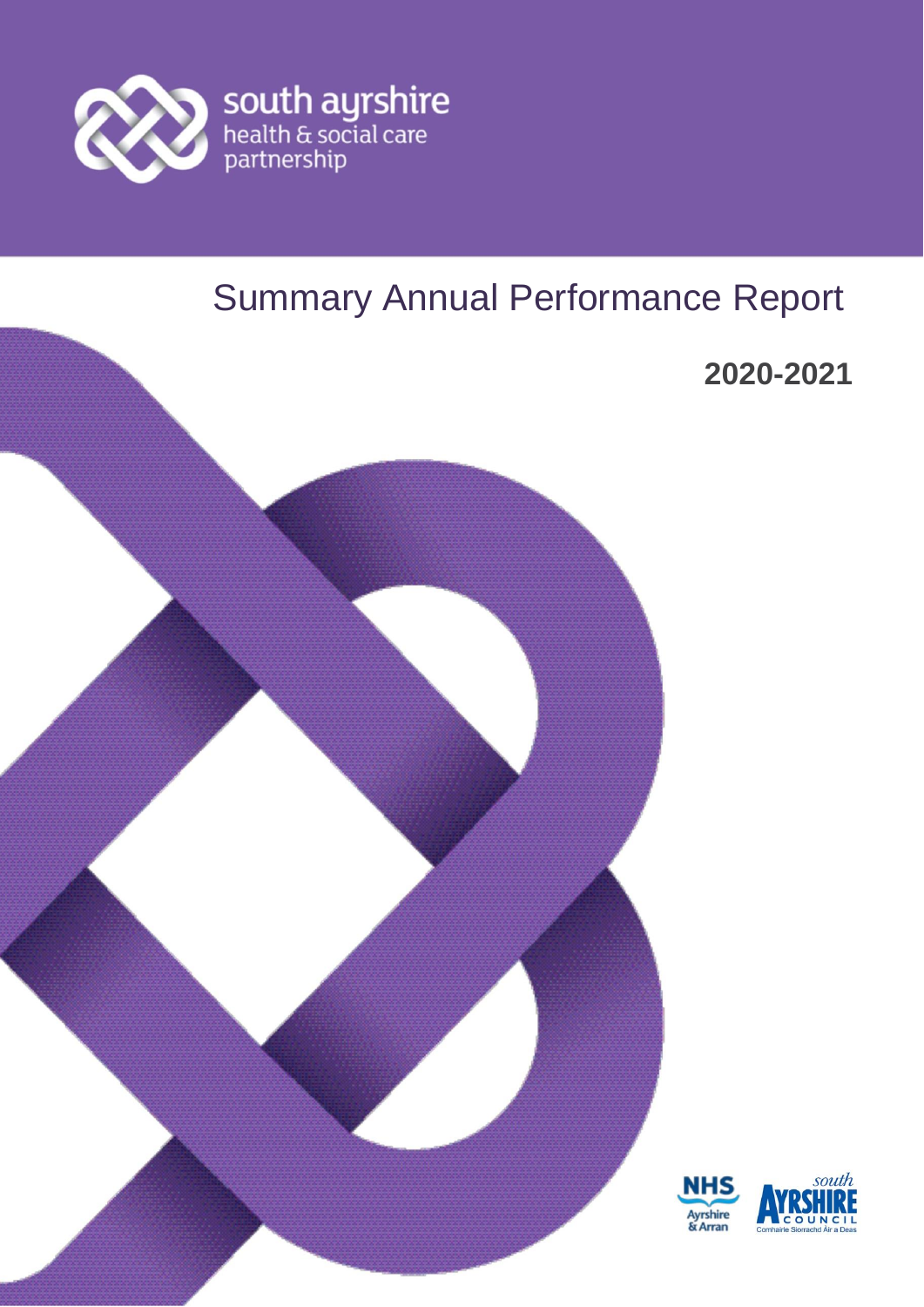

# STRATEGIC CONTEXT

In South Ayrshire, the HSCP delivers and commissions a broad range of services, meaning the HSCP is in contact with citizens at all stages of life. Services delegated by South Ayrshire Council and the NHS cover:

- Adults and Older People's Community Health and Care Services;
- Allied Health Professions:
- Children's Health and Care Services;
- Community Nursing; and
- Justice Services.

In practice, this means that our services work more closely together to deliver streamlined and effective support to people that need it, bringing together a range of professionals including social work, nursing and our allied health professionals.

All services are strategically driven by local and national priorities and full-service details are provided within the South Ayrshire Integration Scheme.

The Public Bodies (Joint Working) (Scotland) Act, establishing integrated health and social care partnerships on a legal footing, came into effect on 2 April 2014.

## COVID-19: IMPACT AND RESPONSE

This report covers the period to March 2021. Therefore, the activity of the HSCP has focused largely on responding to COVID-19 and adapting to the public health measures in place across the country. In response to the pandemic, we focused a significant proportion of our resources on supporting our communities through this uncertainty and maintaining service provision as best as possible prioritising critical need.

As the scale of the outbreak intensified and working from home for many of our staff became the new normal, daily teleconferences were held to respond to operational challenges locally and ensure alignment with emerging national guidance and policy as it was being produced. Communications with the communities we serve, staff and third sector provider organisations were stepped up and for the first several months of the pandemic daily briefings were issued to all stakeholders.

A local mobilisation plan was created, detailing the financial impact of the activity necessary to respond to Covid-19. The plan provided a focal point for the Partnership's response to the pandemic, feeding into the NHS Ayrshire and Arran Mobilisation Plans and allowed us to track progress and costings against key activity.

We continued to work in close cooperation with care homes and their Scottish Care representatives throughout the pandemic and have maintained these efforts. Through our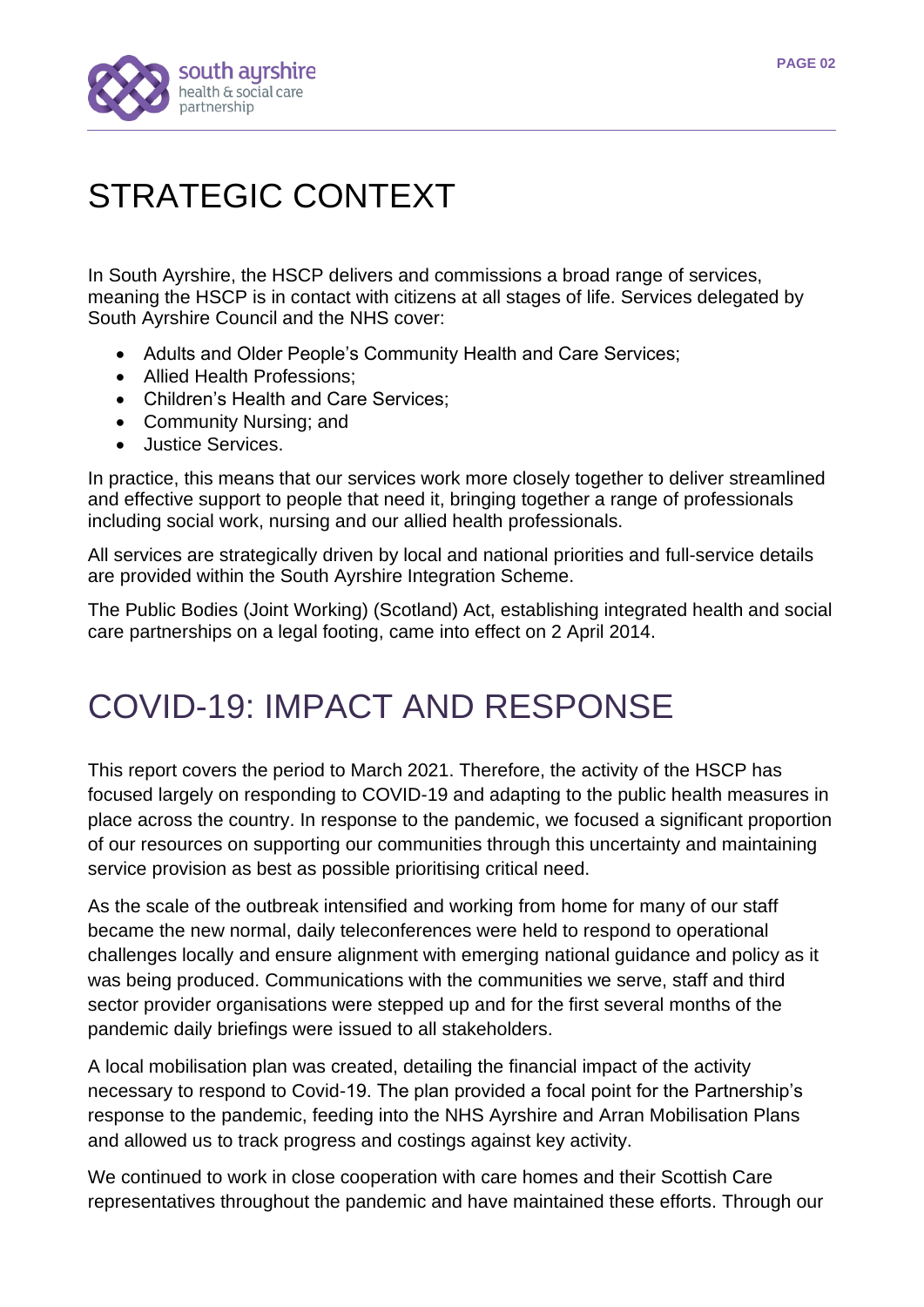

daily South Ayrshire Care Home Oversight Group, we provided support and oversight to care homes. The Oversight Group agenda has now adapted to cover day care and care at home services, demonstrating that we have proactively mainstreamed these enhanced arrangements and adapted them to our regular business. These have been unprecedented times for our care home partners and the HSCP has been prioritising our support to the vital work they have been doing to keep residents safe and ensure their wellbeing.

We worked closely with our key third sector partners VASA to support local communities, harnessing community responses, supporting those who were shielding and ensuring community resilience was at its strongest. Technology was sourced to enable staff to work from home through working in partnership with both NHS and Council IT teams. Staff wellbeing hubs were established in three locations across South Ayrshire and a Listening Service was developed.

The response to the Covid-19 pandemic has seen new ways of working emerging. Relationships developed quickly with wider services in partner organisations and with external providers. Overall, there has been an increased sense of partnership working to get things done, particularly with our partners in the council, the NHS Board and the third sector (through VASA) and Scottish Care.

# ACHIEVING OUR STRATEGIC OBJECTIVES

## **Protect Vulnerable Children and Adults from Harm**

The Child Protection Committee and Adult Protection Committee report to the Chief Officers Group (COG) through the Independent Chair. In the year past both committees have continued to discharge their responsibilities through virtual meetings and progression of their business plans with activity progressing on a number of fronts. Developments this year include:

- Successfully completing work on the performance reporting data and format leading to improved analysis and exploration of emerging trends and themes. This was of particular value given the impact of lockdown on services and communities.
- Restructuring of the sub committees Policy and Performance; Practice Development; Communications.
- Development of auditing activity across adult and children's services

Children are placed on the child protection register when there are significant concerns for their safety; at the end of March 2021 the number of children on the Child Protection Register was 25, compared to 18 in March 2020. The period 2020-21 has seen a fluctuation of numbers of children registered, particularly during the lockdown period,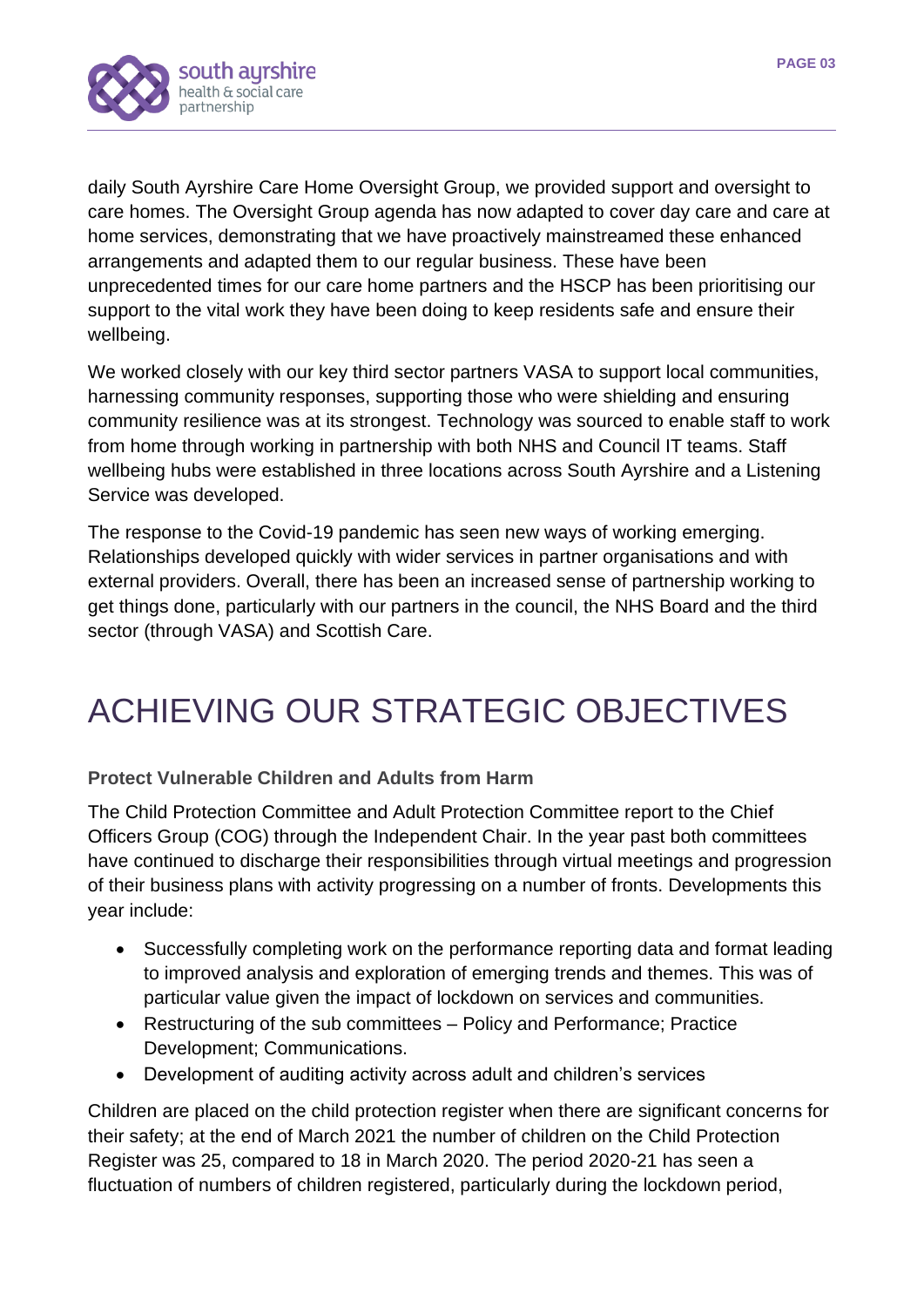

however these numbers have remained broadly within the range we would expect. During the past year 100% performance has been maintained in relation to seeing children on the child protection register. Social Workers worked diligently and with compassion to ensure this critical safeguarding activity continued.

Adult Protection by its nature is a more volatile area of activity however demand has broadly been in line with expectations. At the end of March 2021 was eight weekly Adult Support Protection (ASP) referrals compared to ten in March 2020. The past year has seen work to address South Ayrshire's position as an outlier in terms of adult protection Case Conferences.

**Work to provide the best start in life for children in South Ayrshire**

The Universal Health Visiting Pathway has been fully implemented, this has led to an increase in contact with families, which has enabled early intervention approaches to be used.

**Improve outcomes for children who are looked after in South Ayrshire**

South Ayrshire Champions Board consists of partnership staff and a range of volunteers all of whom have care experience. The board is able to inform policy changes that will enhance care delivery and ultimately the outcomes of current and future care experienced children. During the year the Board have been involved in developing the implementation of the Promise in South Ayrshire.

The transformational work within children services which was planned for 2020/21, has been disrupted by the Covid-19 pandemic. However there has still be significant progress within the "Whole Family, Whole System Approach", which was to enable the partnership to work alongside education and health to intervene at an earlier stage and prevent the escalation into care and away from families as well as improving wellbeing for children as they are supported within their community and within family type care settings.

Training in year commenced on a new strengths-based model, "Signs of Safety", this will contribute to cultural change to embed new practice that will build upon community and family assets.

During 2020-21 out with authority placements continued to reduce with an overall reduction of 4 to 19 at the end of the year.

The number of looked after and looked after and accommodated children has shown a reducing trend over the years, with Social Workers and other staff, intervening at an earlier stage to prevent the need for statutory orders and interventions.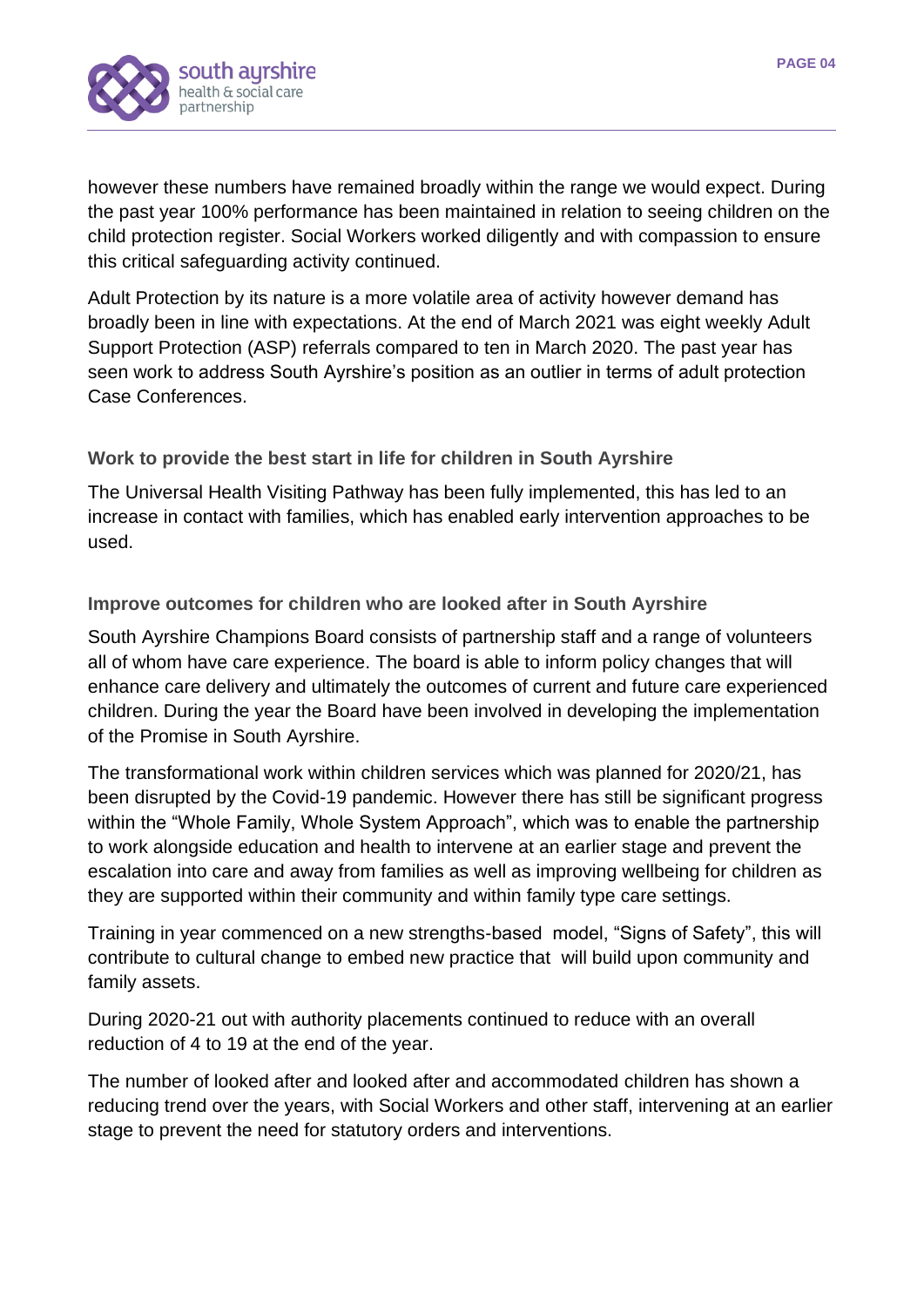

**Shift the balance of care from acute hospital settings to community settings**

In March 2020 initial reaction to the pandemic was focused on reducing delayed transfers of care, to minimise the pressure on the health and social care system in preparation for increased admissions to acute settings. Within South Ayrshire the delayed transfers of care at 4th March 2020 were 76. As at the 22nd April 2020 they had reduced to 27, a decrease of 64% in line with expectations of Scottish Government.

Community Care and Health implemented a delayed discharge action plan during the year focusing on specific plans to continually improve the discharges of care, actions included:

- Building capacity into the reablement team to facilitate delayed transfers of care relating to care at home;
- Implement a test of change within the responder team to reduce admissions to hospital and enable return home from hospital out of hours;
- Further imbed moving and handling process and procedures through training practices to reduce the need for double carers providing additional care at home capacity;
- Enhanced intermediate care screening of GP calls and schedule appointment to the Combined Assessment Unit to reduce the number of GP admissions to hospital

**Support people to exercise choice and control in the achievement of their personal outcomes**

The majority of social care support provided to service users continued during the pandemic, with the exception of day care and group activities, due to social distancing measure these services were not possible. This led to creative new services being developed with use of zoom, service users were able to participate in social activities and keep in touch with their families. Training was provided in use of technology by volunteers. Other respite services evolved and the creation of mini breaks where service users were taken out for the day offering respite to carers.

**Manage resources effectively, making best use of our integrated capacity**

Technology developments have continued during the year with the roll out of Microsoft Teams allowing meetings and training to be delivered whilst working from home. Carefirst is now fully implemented for case management purposes and community care financial data for financial projections.

The in-house Care at Home Service has introduced a call monitoring system, (CM2000). This system enables scheduling and monitoring of care at home services. This has been successfully rolled out to internal care at home and reablement teams.

Digital Board was established at the start of the year, chaired by the Director of HSCP with representatives from HSCP including Heads of Service, Senior Managers and Council's Heads of Service Finance and ICT and IT representatives. The board review progress on current digital workstreams and discuss and approve future actions.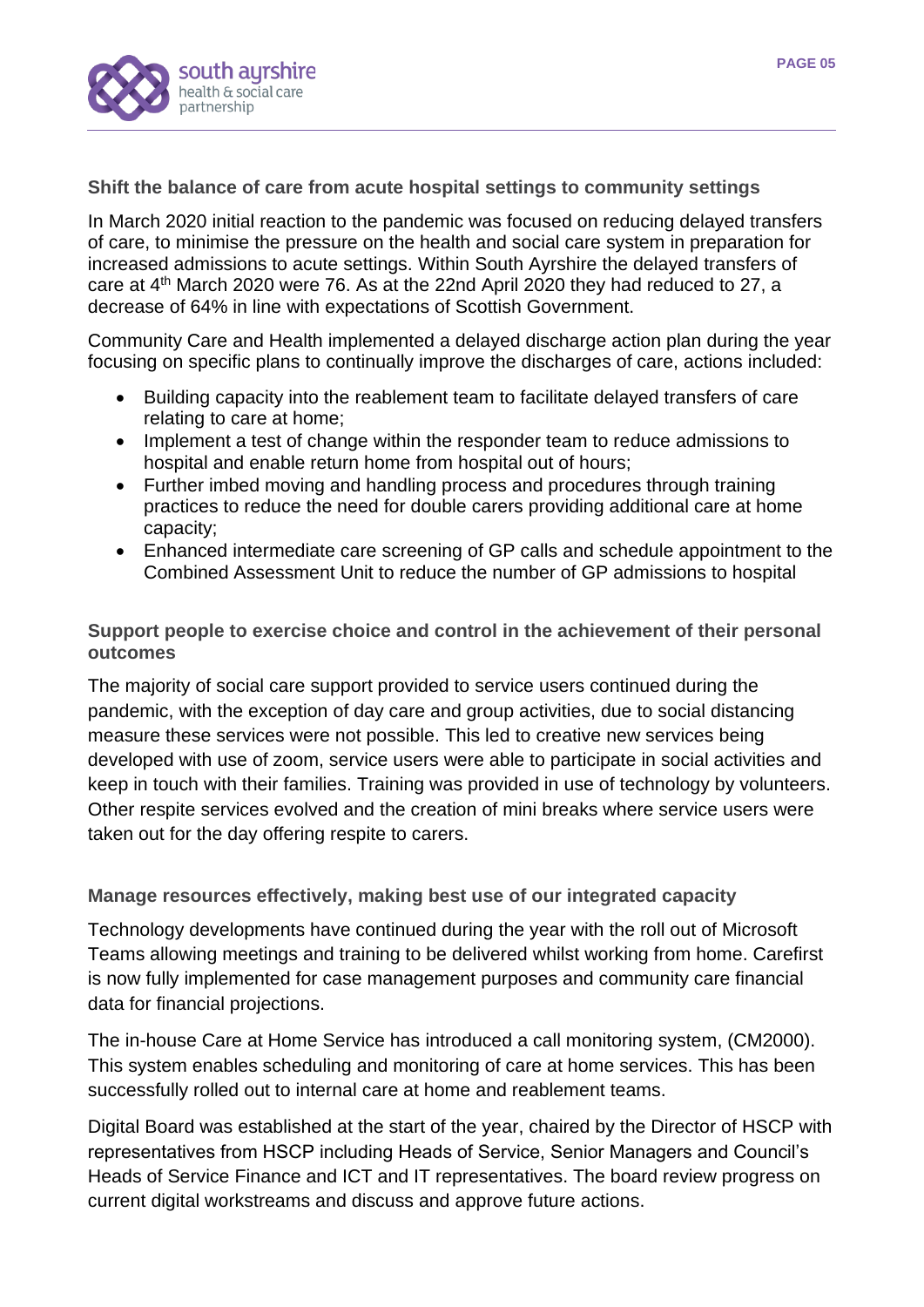

The HSCP Digital Strategy was approved by the IJB on the 21st of October 2020. The strategy supports the delivery of the partnership's vision and aligns closely with national and local strategies including Scotland's Digital Health and Care Strategy and the digital strategies of both NHS Ayrshire and Arran and South Ayrshire Council.

This year has seen a significant increase in the use of Near Me, the NHS video consultancy service, with GP's utilising for appointments and Speech and Language Therapists and Physiotherapists using for consultations.

#### **Give all our stakeholders a voice**

The IJB Strategic Plan 2021-2031, was drafted following significant consultation and engagement. The pandemic created several barriers to the consultation process and our ability to engage with the community and stakeholders in person due to social distancing measures. A number of methods were used to overcome these barriers including engagement with Locality Planning Partnerships and Community Planning Partners, an online survey "What Matters to You?", online workshops and telephone conversations with targeted individuals working in collaboration with the third sector. These methods ensure that the new plan reflects the views and opinions of the community.

During this year we met with our commissioned providers on a regular basis and worked in collaboration to ensure Scottish Government guidance was understood and acted upon.

#### **OUTCOME 1: HEALTHIER LIVING**

#### **People are able to look after and improve their own health and wellbeing and live in good health for longer.**

94% of adults surveyed reported that they were able to look after their health very well or quite well. (HCES 2019/20) 16.1% of adults in South Ayrshire smoke compared with 19% across Scotland (Source Scottish Health Survey, 2018).

The 2019/20 alcohol-related admissions rate is 688 per 100,000 age-sex standardised population which is a 21% decrease overall since 2011/12. The Scotland wide rate is 673.

Number of drug deaths per year has risen across Scotland. South Ayrshire figures rose from 26 in 2019 to 31 in 2020. Ayrshire and Arran had the second highest rate of drug deaths at 27.2 per 100,000 population compared with Scotland at 21.2.

### **OUTCOME 2: INDEPENDENT LIVING**

**People, including those with disabilities, long term conditions, or who are frail, are able to live, as far as reasonably practicable, independently and at home in a homely setting in their community.**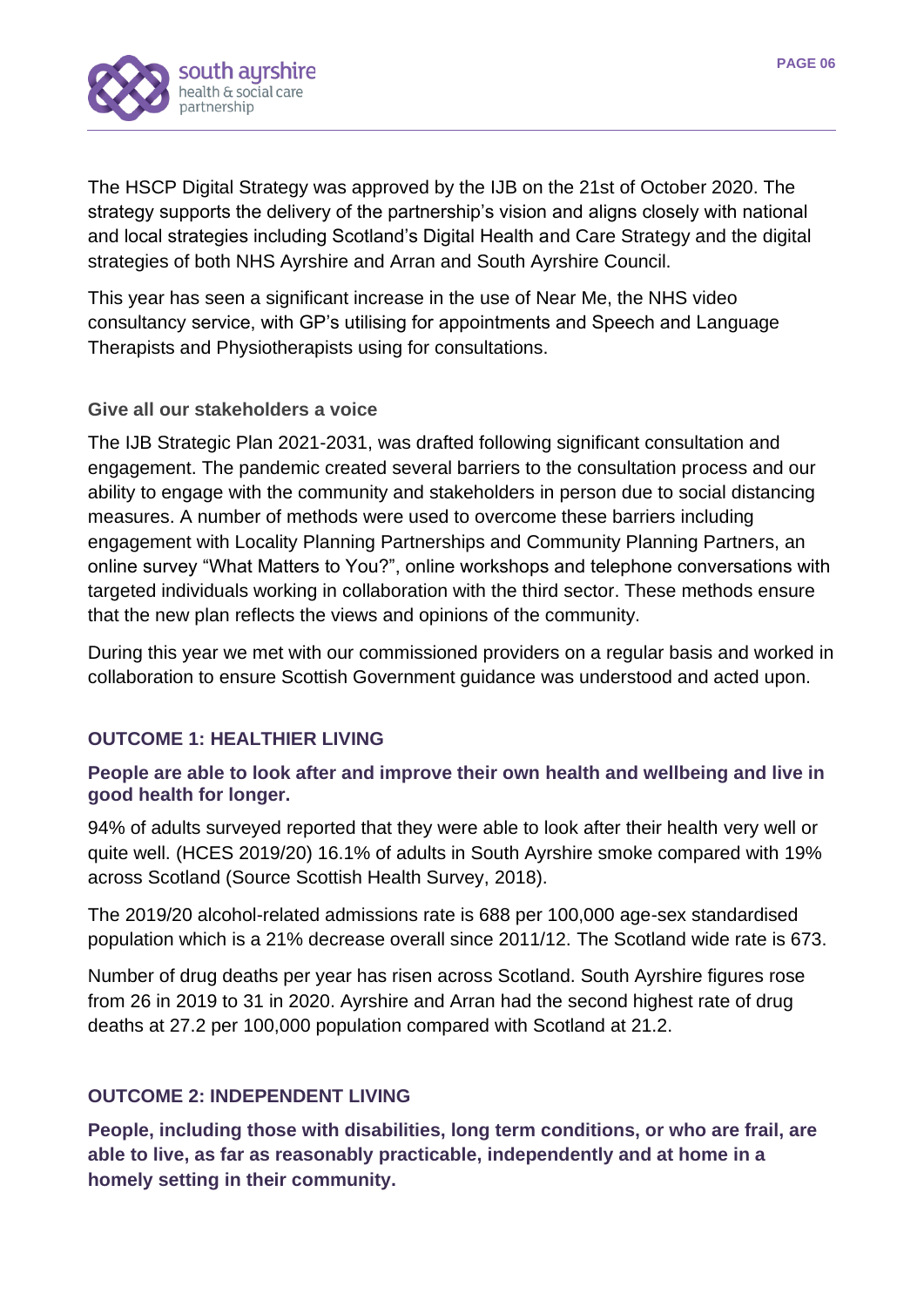

82% of adults supported at home who agreed that they are supported to live as independently as possible. (HCES)

88.2% of people referred received 12 months dementia post-diagnostic support in South Ayrshire (2018/19p) compared with 75.1% across Scotland.

#### **OUTCOME 3: POSTIVE EXPERIENCES AND OUTCOMES**

### **People who use health and social care services have positive experience of those services, and have their dignity respected.**

75% of South Ayrshire adults supported who agree that they have had a say in how their help, care or support was provided. This is the same as the national average of 75% (HCES).

81% of adults who receive any care or support rated it as excellent or good. This is higher than the national average of 80% (HCES).

86% of people reported positive experiences of the care provided by their GP practice. This is higher than the national average of 79%. (HCES)

The uptake of SDS Options 1 and 2 have increased from 88 in 2013/14 to 240 in 2020/21. Option 1 levels increased from 88 to109 and Option 2 increase from 0 cases in 2013/14 to 131 in 2020/21.

#### **OUTCOME 4: QUALITY OF LIFE**

## **Health and social care services are centred on helping to maintain or improve the quality of life of service users.**

81% of adults supported at home agreed that their services and support had an impact in improving or maintaining their quality of life. (HCES) 79% of care services were graded "good" or better.

Dementia Awareness Week is focused on raising awareness of dementia and making sure that people living with dementia in Scotland continue to have access to the support they need and deserve.

Various creative and wellbeing activities took place at Hillcrest Care Home for Dementia Awareness Week. A beach theme party was held and residents enjoyed music and movement with staff and reminisced about days down the beach. Residents at South Lodge Care Home enjoyed a visit from Flynn, the friendly Dalmatian. Animal therapy is a great way for residents with dementia to be comforted.

#### **OUTCOME 5: REDUCE HEALTH INEQUALITY**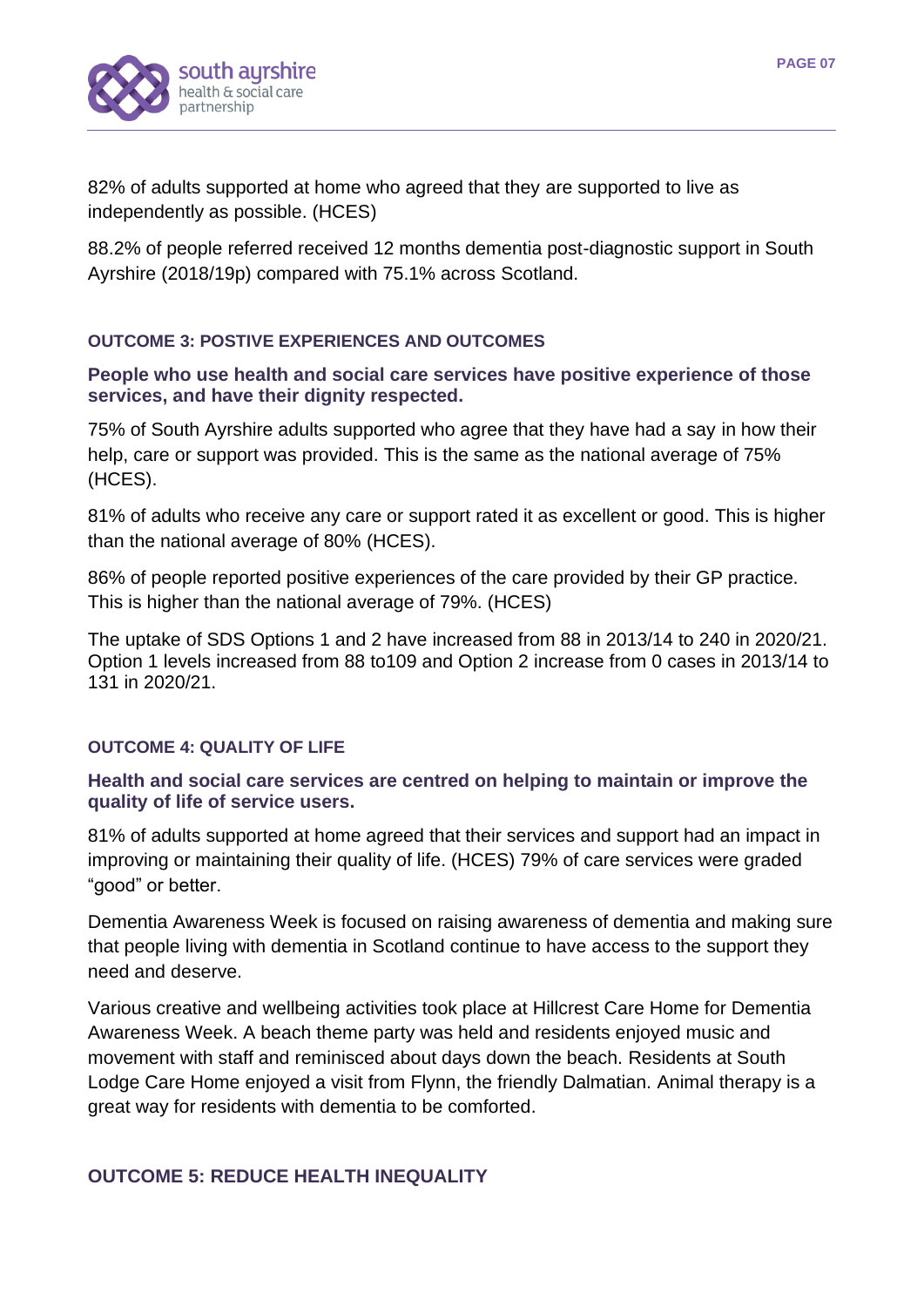

#### **Health and social care services contribute to reducing health inequalities**

The death rates for those aged under 75 rose from 428 in 2019 to 435 in in 2020. This is lower than the Scottish average of 457.

In the latest time period available from 2017-2019 (3 year aggregate), the average life expectancy in South Ayrshire was 77.3 years old for men, and 81.6 years old for women. This is higher than both the Ayrshire and Arran and Scotland wide life expectancies for females.

Life expectancy in South Ayrshire varies between each Locality with Ayr North having the lowest average expectancy for both males and females at 72.9 and 77.4 respectively compared to Troon which has the highest for Males at 79 and Prestwick which has the highest for females at 82.5.

In the financial year 2019/20, in South Ayrshire HSCP, 30% of the total population had at least one physical long-term condition (LTC).

## **OUTCOME 6: CARERS ARE SUPPORTED**

#### **People who provide unpaid care are supported to reduce the potential impact of their caring role on their own health and wellbeing**.

There was a 4% decrease in the number of Carers Support Plans/Assessments completed in 2019/20 compared with those completed in 2018/19. 139 in 2018/19 rising to 402 in 2019/20 and then slightly reducing to 385 in 2020/21.

#### **OUTCOME 7: PEOPLE ARE SAFE**

#### **People who use health and social care services are safe from harm.**

There were 796 Adult Protection Referrals during 2020/21 which is a decrease of 31 % from 1151 in 2019/20. Response rates to protection concerns (inquiries completed within 5 working days) have increased from 75% in 2019/20 to 88% in 2020/21.

85% of adults at home agree they felt safe which is higher than the national average of 83% (HCES).

The rate per 1000 population of falls that occur in the population (aged 65 +) who were admitted as an emergency to hospital has decreased from 24.1 in 2018/19 to 22.8 in 2019/20 which is largely in line with the national average of 22.7.

#### **OUTCOME 8: ENGAGED WORKFORCE**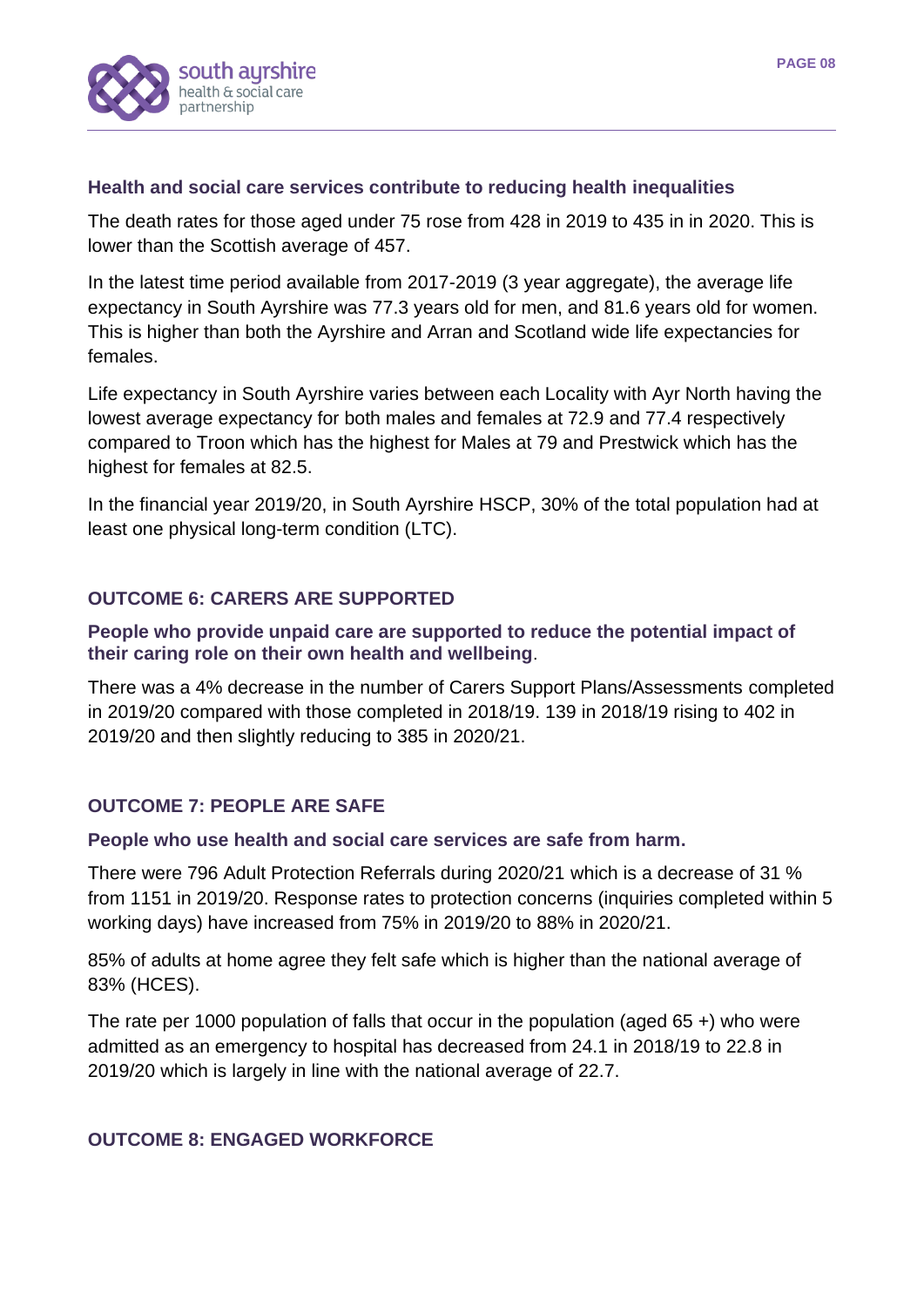

#### **People who work in health and social care services are supported to continuously improve the information, support, care and treatment they provide and feel engaged with the work they do.**

The Pulse Survey took place in September 2020. HSCP staff scored their overall experience of the organisation as 6.92 out of 10 which is slightly higher than the national figure of 6.8. Staff identified colleagues, family and their manager as supporting their wellbeing over the previous 6 months. Concerns were identified around the lack of face-to-face contact, care for vulnerable people in the community, non-urgent cases not being referred and people not coming forward for treatment.

South Ayrshire Council carried out a staff survey in 2020 focusing on Recovery. There were 256 responses from HSCP staff. The survey found there was a high positivity rating for general health and wellbeing and for ability to access health and wellbeing resources.

During the pandemic, Staff Wellness Suites were established at four locations across South Ayrshire for all Partnership staff and Care Home and Care at Home partners to access. The suites were set up to offer somewhere for staff to come to have time out, for relaxation, mindfulness or distraction. In May 2020, South Lodge Care Home developed a staff wellbeing room which enabled staff to have quality time out and relax. The room has a wellbeing tree for staff to write their thoughts and feelings.

South Ayrshire Health and Social Care Partnership has continued to facilitate its practice learning programme whilst managing to navigate the challenges that the COVID-19 pandemic has presented. Following suspension of placements in March 2020, the Partnership has continued to work in partnership with the Learning Network West and Universities to meet its full allocation of social work students. Practice Teaching staffing numbers in South Ayrshire remain healthy with good uptake on the Professional Development Award in Practice Learning although this will need to be maintained and promoted to maximise capacity for student opportunities across all services.

## **OUTCOME 9: EFFECTIVE RESOURCE USE**

#### **Resources are used effectively in the provision of health and social care services, without waste.**

72.4% of adults supported at home agreed that their health and care services seemed to be well coordinated. This is lower than the national average of 74% across Scotland (HCES).

25% of health and care resource in South Ayrshire in 2020 was spent on hospital stays where the patient was admitted as an emergency. This is higher than the national average of 21%.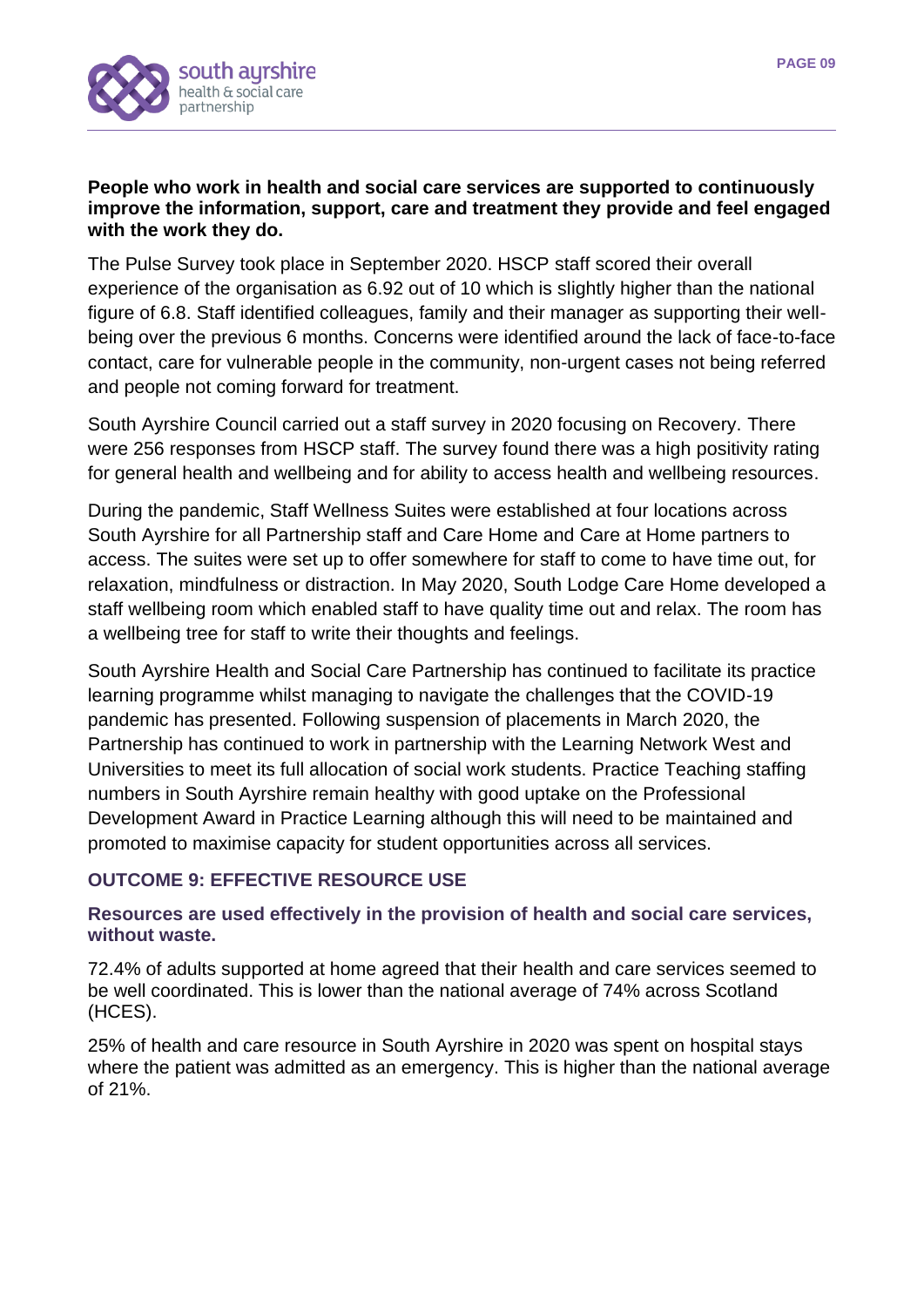



## MINISTERIAL STRATEGIC GROUP FOR HEALTH AND COMMUNITY CARE CORE INDICATORS

Table 1: South Ayrshire Progress Against MSG Indicators 2020/21 (Aged Under 18) (PHS July 2021 Release)

| NO.            | <b>MEASURE</b>                               | <b>OBJECTIVE FOR</b><br>2020/21 | <b>ACTUAL</b><br><b>PERFORMANCE</b> | <b>OBJECTIVE</b><br><b>STATUS</b> |
|----------------|----------------------------------------------|---------------------------------|-------------------------------------|-----------------------------------|
|                | <b>Unplanned Admissions</b>                  | 2% decrease                     | 46% decrease                        |                                   |
| $\overline{2}$ | <b>ED Attendance</b>                         | Reduce growth to<br>3%          | 44.4 % decrease                     |                                   |
|                | <b>Unplanned Bed Days</b><br>(Acute)         | Maintain at 0%                  | 18% decrease                        |                                   |
| 4              | <b>Emergency Bed Days</b><br>(Mental Health) | 62% decrease                    | 82.4% decrease                      |                                   |

Table 2: South Ayrshire Progress Against MSG Indicators 2020/21 (Aged Under 18) (PHS July 2021 Release)

| NO.            | <b>MEASURE</b>                                                     | <b>OBJECTIVE FOR</b><br>2020/21   | <b>ACTUAL</b><br><b>PERFORMANCE</b>         | <b>OBJECTIVE</b><br><b>STATUS</b> |
|----------------|--------------------------------------------------------------------|-----------------------------------|---------------------------------------------|-----------------------------------|
|                | <b>Unplanned Admissions</b>                                        | Reduce growth to<br>10%           | 8% decrease                                 |                                   |
| $\overline{2}$ | <b>ED Attendance</b>                                               | 10% decrease                      | 36.4% decrease                              |                                   |
| 3.1            | <b>Unplanned Bed Days</b><br>(Acute)                               | 1% decrease                       | 15.8% decrease                              |                                   |
| 3.2            | <b>Emergency Bed Days</b><br>(Mental Health)                       | 19% decrease                      | 54.3% decrease                              | ✔                                 |
| 3.3            | <b>Emergency Bed Days</b><br>(Geriatric Long Stay)                 | 60% decrease                      | 34% decrease                                | $\mathbf{X}$                      |
| 4              | Delayed Discharges (All)                                           | Reduce growth to<br>25%           | 12.6% increase                              | X                                 |
| 5              | End of Life Care - % of<br>last 6 months of life in<br>community   | Increase by 1<br>percentage point | Increase of 1.4<br>percentage<br>points (p) |                                   |
| 6              | Balance of spend across<br>institutional and<br>community services | Maintain                          |                                             |                                   |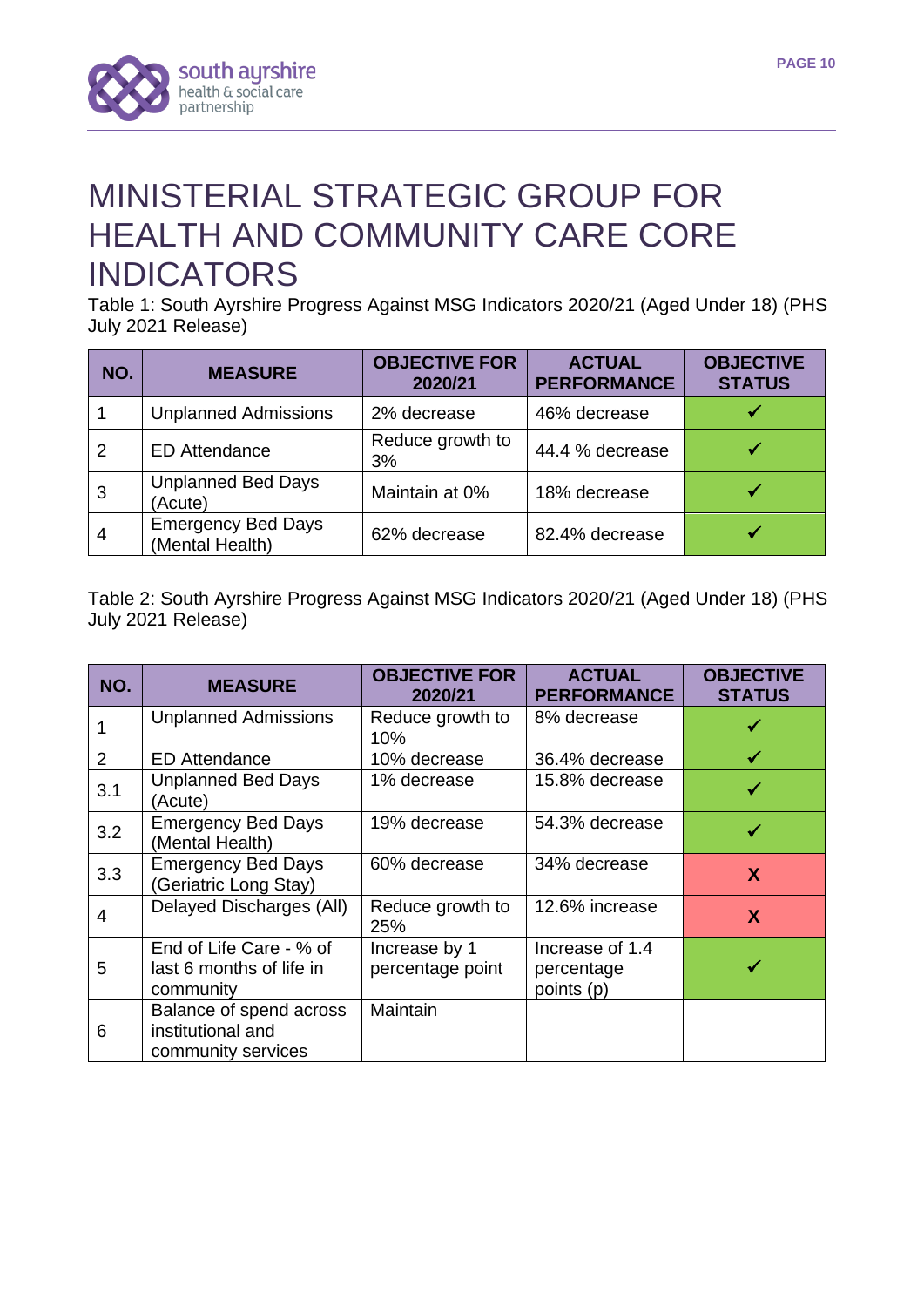

## CHILDREN'S OUTCOMES

## **Our children have the best possible start in life.**

In the latest time-period available from 2017/18-2019/20 (3- year financial aggregate), the percentage of babies exclusively breastfed at 6-8 weeks in South Ayrshire was 22%. This is higher than Ayrshire and Arran (19%) for the same period but lower than Scotland as a whole at 31%. From 2018/19 to 2019/20, the overall percentage of those reaching the developmental milestones at the time of their 27–30-month review has reduced slightly from 82.9% to 82.7%.

## **Dental Health Programme**

In 2019, 86.3% of children in Primary 7 presented with no obvious decay in permanent teeth compared with 79% across Ayrshire and 80% across Scotland.

### **Our young people are successful learners, confident individuals, effective contributors and responsible citizens.**

The number of young people who are looked after at home or away from home moving to positive destinations has improved significantly following a targeted approach of support. 98.4% of all young people moved to a positive destination compared to 94.5% in this cohort. This is an increase from 75% in 2018/19. It should be noted that this measure is subject to fluctuation due to small numbers.

## **We have improved the life chances for children, young people and families at risk.**

High-Risk Pregnancy Protocol has been implemented across South Ayrshire. Following assessment by a Safeguarding midwife, a multiagency forum ensures a proportionate level of support is provided to families. Safeguarding midwives undertake a pre-birth assessment for families of unborn children were pregnancy is identified as high risk.

At 31 July 2020 there were 300 children and young people looked after by South Ayrshire a decrease of 13% from 345 in 2019.

As at 31<sup>st</sup> July 2020, the majority of children (91%) are being looked after in the community either at home with their parents, with friends/relatives or with foster carers.

South Ayrshire's rate of child poverty After Housing Costs (AHC), 24.36%, is the 10 highest of all Scottish local authority areas. This is a small improvement on the previous 2015 rate when it was estimated 25.74% children in poverty AHC, the  $8<sup>th</sup>$  highest rate in Scotland. In recognition of the fact that South Ayrshire had the 8<sup>th</sup> highest child poverty level in Scotland (2015), the Community Planning Partnership developed a Child Poverty Action Plan.

## **Champions for Change' Champions Board**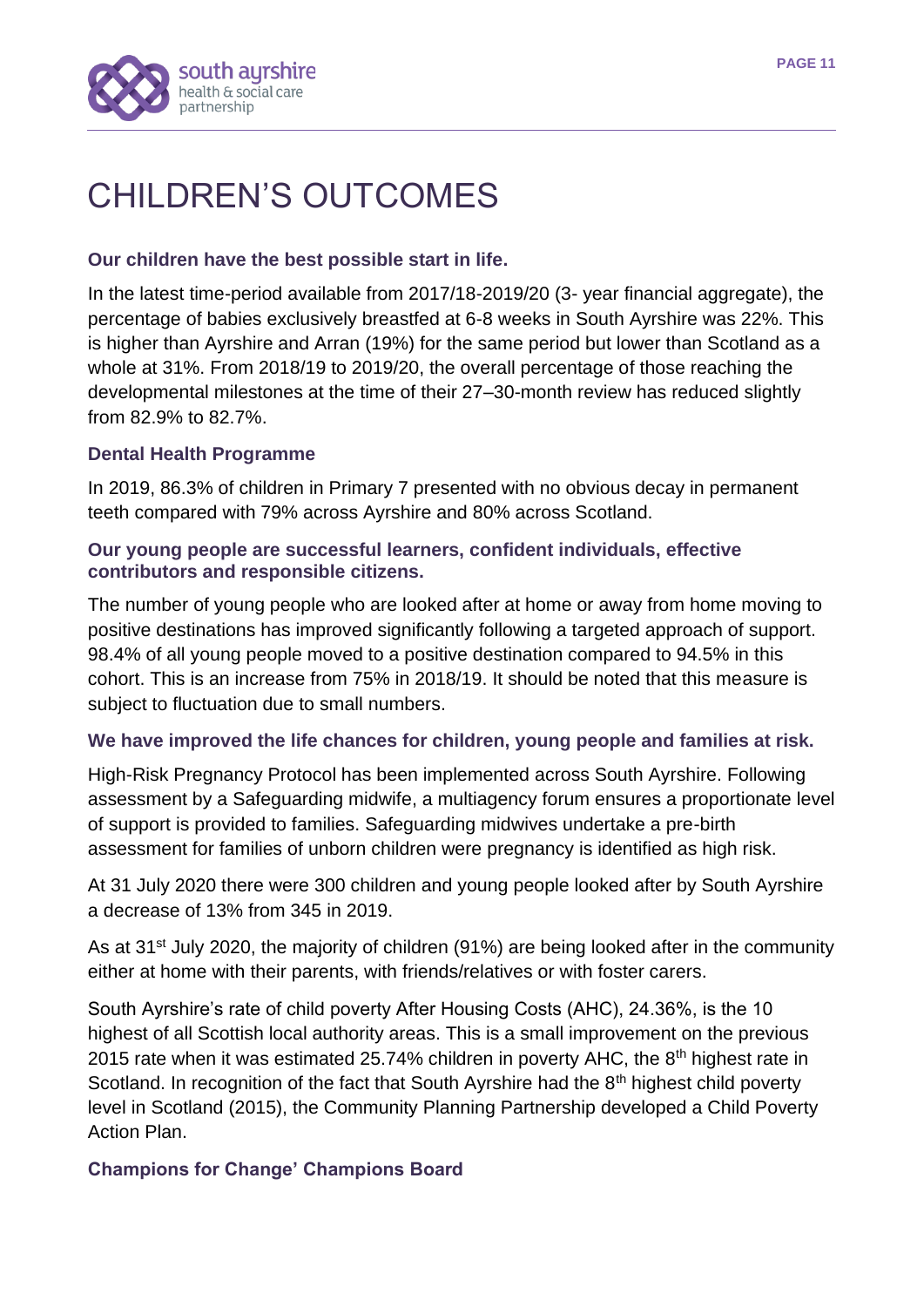

Since April 2020, a range of activities have taken place all of which increase participation and engagement between care experienced young people and their corporate parents including Life Changes Trust national network activity.

Participation Activity continued throughout lockdown via virtual groups and activity. This included:

- a 2-week summer programme;
- the distribution of 55 craft packs followed by 150 summer packs; and
- 200 Tamfest packs (in partnership with SAC Culture Services).

Social media has played a huge role in how the Champions Board has encouraged participation and maintained relationships. The Champions Board have relied on platforms such as Facebook, YouTube, Instagram and TikTok as well as South Ayrshire and South Ayrshire Health and Social Care Partnership communications services.

## **Children's Houses**

Working with our colleagues in Housing Services, the Health and Social Care Partnership (HSCP) are working to improve the experiences for children moving from our Children's Houses and making the transition to independence. Our extended family model seeks to maintain key relationships and the nurturing connection allowing young people access to practical and emotional support when required.

## **Throughcare and Continuing Care**

In partnership with Housing Services, the Health and Social Care Partnership has been involved in the development of a joint commissioning strategy to develop a new service to meet the needs of young people leaving care and vulnerable young people who find themselves homeless or at risk of homelessness.

## **Financial Inclusion Pathway**

A Financial Inclusion Pathway has been developed and circulated to all health and social care staff. The number of families referred directly to the Information and Advice Hub by HSCP and NHS staff between 1<sup>st</sup> April 2020 and 31<sup>st</sup> March 2021 was 357. The total verified income generated in benefit uptake for these families was £1,109,400.

#### **Supporting Young Carers**

In January 2021, a series of staff briefings took place across the partnership involving staff within health, education and social work to raise awareness of Young Carer's and formally launch the local Young Carer's guidance, alongside our Young Carer's statement.

The Young Carers Strategy 2021 – 2026 sets out our local response to the statutory duties (responsibilities) of the Carers (Scotland) Act 2016 – which is a law that says what support must be given to carers, including young carers.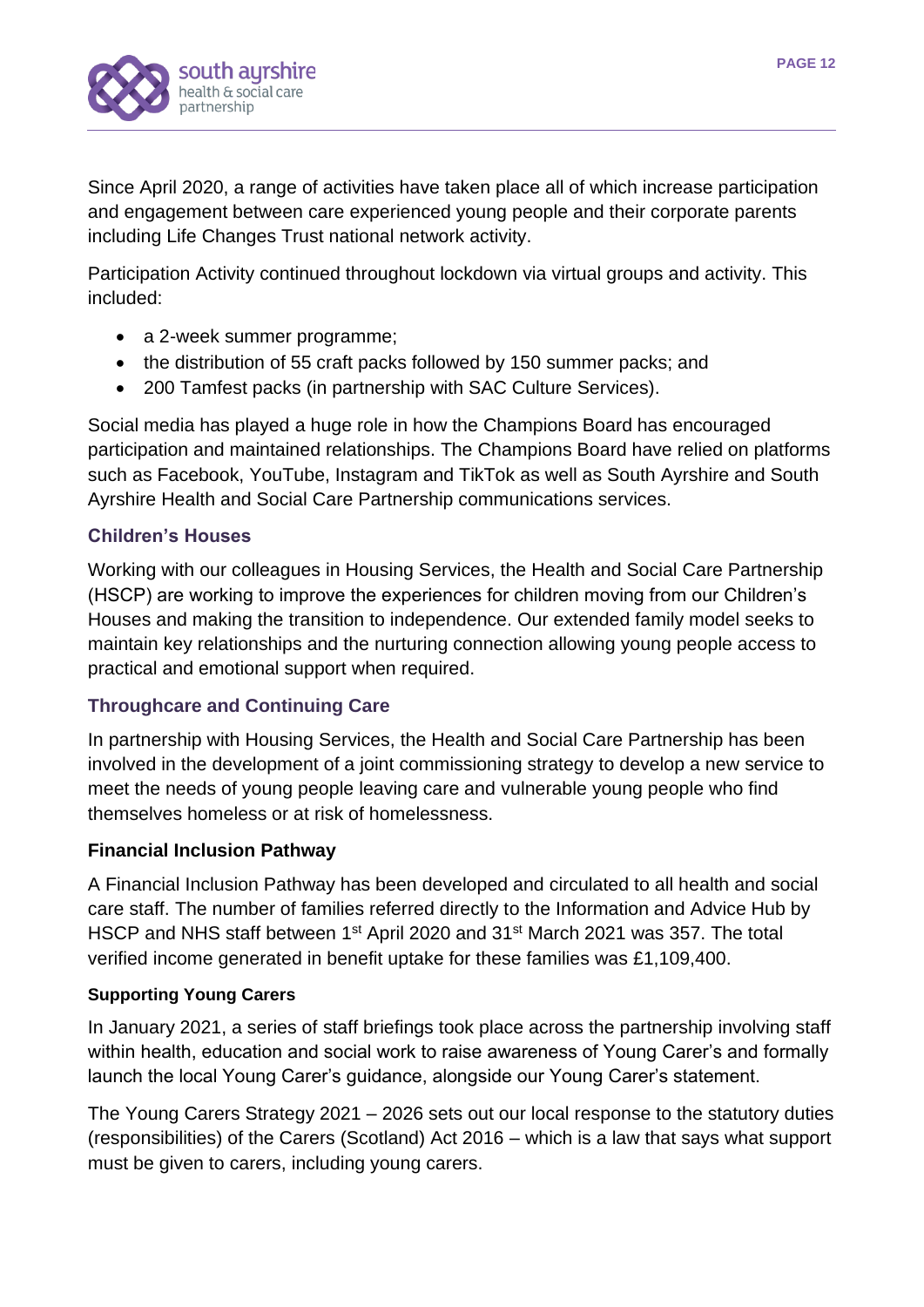

# JUSTICE OUTCOMES

## **Community safety and public protection**

In 2020/21, 98% of Criminal Justice Social Work Reports were submitted to court by their due date which is an increase on the previous year's performance of 96%. The reports which were not submitted by 12 noon on their due date were lodged on the afternoon of the due date.

## **Social inclusion to support desistance from offending**

In 2020/21, 84% of individuals placed on a Community Payback Order with Supervision Requirement were seen within 5 days of their court.

## **Impact of COVID on Justice Outcomes**

All Courts closed on 23<sup>rd</sup> March 2020 and operated in a virtual manner, with only custody courts sitting during lockdown periods. Ayr Sheriff Court cases were heard at the Hamilton hub and court social work staff engaged virtually with Hamilton staff. Criminal Justice Social Work Reports were provided to courts and given priority. All face-to-face contacts changed to virtual and phone contacts where risk allowed. High risk and vulnerable were seen face to face. Unpaid work was suspended for most of the year 20/21 with only a small number of people being able to undertake work in their local area. Home tasks were given where appropriate.

## FINANCIAL PERFORMANCE AND BEST VALUE

The overall financial performance against budget for the financial year 2020-21 was an underspend of £10.206m.

It is essential that the IJB operates within the delegated budget and commissions services from the Council and Health Board on that basis. Significant progress has been made during 2020-21 to ensure the ongoing financial sustainability of the IJB. This work will continue and be built upon moving into 2021-22.

Key successes for 2020-21 include:

• Repayment of £1.092m, being the annual instalment of outstanding debt to the Council, leaving a balance of £1.894m to be paid over the next two financial years;